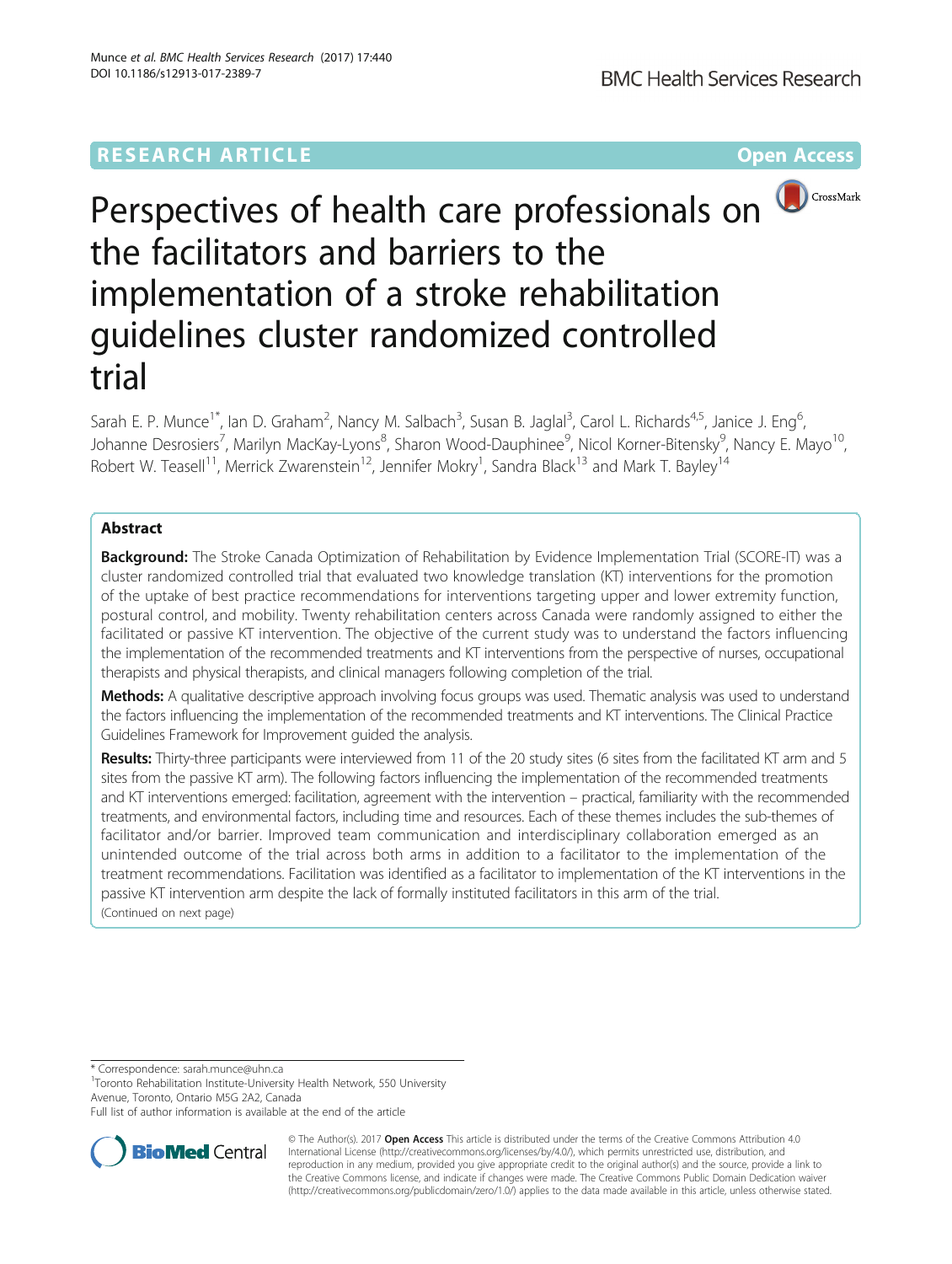#### (Continued from previous page)

Conclusions: This is one of the first studies to examine the factors influencing the implementation of stroke recommendations and associated KT interventions within the context of a trial. Findings highlight the important role of self-selected facilitators to implementation efforts. Future research should seek to better understand the specific characteristics of facilitators that are associated with successful implementation and clinical outcomes, especially within the context of stroke rehabilitation.

Keywords: Facilitators, Barriers, Implementation, Evidence-based recommendations, Clinical practice quidelines, Rehabilitation, Stroke, Qualitative

## Background

Implementation of best evidence is paramount to optimize post-stroke recovery outcomes [\[1](#page-11-0), [2\]](#page-11-0). Clinical practice guidelines containing evidence-based recommendations have been proposed as a method to facilitate clinicians' uptake of evidence [[3](#page-11-0)–[5](#page-11-0)]. A meta-review of 12 systematic reviews [\[6](#page-11-0)] categorized factors influencing guideline implementation into five main areas: 1) the guideline itself (e.g., guidelines that did not require specific resources were easier to implement); 2) the target health care professional user (e.g., less experienced health care professionals were more likely to implement guidelines than more experienced health care professionals); 3) patient characteristics (e.g., having patients with co-morbidities was associated with less guideline adherence by their health care professionals); 4) the work environment (e.g., limited resources and negative attitudes from colleagues lead to less clinical practice guideline adherence); and, 5) the type of implementation strategy used (e.g., a multifaceted intervention was shown to be more effective in implementing clinical practice guidelines than using one strategy only).

A variety of studies have demonstrated that stroke clinical practice guidelines are not routinely implemented [[7](#page-11-0)–[9](#page-11-0)]. For example, a 2005 Canadian study of 1800 stroke rehabilitation clinicians identified a significant gap between best and actual practices in stroke rehabilitation management. Specifically, there was a low prevalence of screening for high-risk, post-stroke sequelae and inconsistent use of assessment of important aspects of stroke recovery such as community reintegration and participation [\[7\]](#page-11-0). Complicating this scenario is the fact that stroke rehabilitation is characterized by an interdisciplinary team approach to care and the availability of multiple treatment recommendations. To date, there are no reports in the literature describing how to facilitate guideline implementation in this context.

The Canadian Stroke Network funded the Stroke Canada Optimization of Rehabilitation by Evidence (SCORE) Project team (Phase I). A consensus conference was held to address areas of stroke rehabilitation that require additional research. The priorities from this conference have been previously described [\[10\]](#page-11-0). In addition, our research team previously explored the facilitators and barriers to

the implementation of the Evidence Informed Practice Recommendations in stroke to inform the KT interventions used in the intervention trial comparing the effectiveness of two KT interventions [\[11](#page-11-0)]. This approach is consistent with the finding that implementation strategies are more likely to be effective if they address local facilitators and barriers to change [\[12](#page-11-0)–[14](#page-11-0)].

Phase II of the SCORE project was a cluster randomized implementation trial (SCORE-IT) that evaluated two KT interventions for the promotion of the uptake of best practice recommendations for interventions targeting upper extremity (UE) and lower extremity (LE) function, postural control, and mobility. Twenty rehabilitation centers across Canada were randomly assigned to either the facilitated or passive KT intervention (unpublished work). Facilitation is defined as "…enabling individuals, teams, and organizations to change". There are many interpretations of the facilitator role in practice and they can involve a practical role of assisting change to a more complex, multi-dimensional role [[15](#page-11-0)]. The specific details of the facilitated and passive KT intervention are presented in Table [1](#page-2-0).

Consistent with the Medical Research Council (MRC) Framework [[16](#page-11-0)] for evaluating complex interventions, qualitative research is essential to understanding guideline implementation interventions (e.g., in this case, whether the KT interventions adequately addressed all of the barriers previously identified) and guide future efforts. There is a paucity of qualitative studies on the views of stakeholders and health care professionals regarding the implementation of stroke clinical guidelines and/or tools or interventions aimed to increase their uptake. However, a few qualitative studies exist on health care professionals' perspectives on facilitators and barriers to stroke clinical guideline implementation. For example, Donnellan and colleagues [\[17\]](#page-11-0), in qualitative study of perceived facilitators and barriers to implementing clinical guidelines in stroke (by stakeholders and health care professionals), determined that having dedicated resources, user-friendly guidelines relevant at the local level, and having supportive advocates acted as facilitators to implementation. Inadequate resources, poor guidelines characteristics, and insufficient training and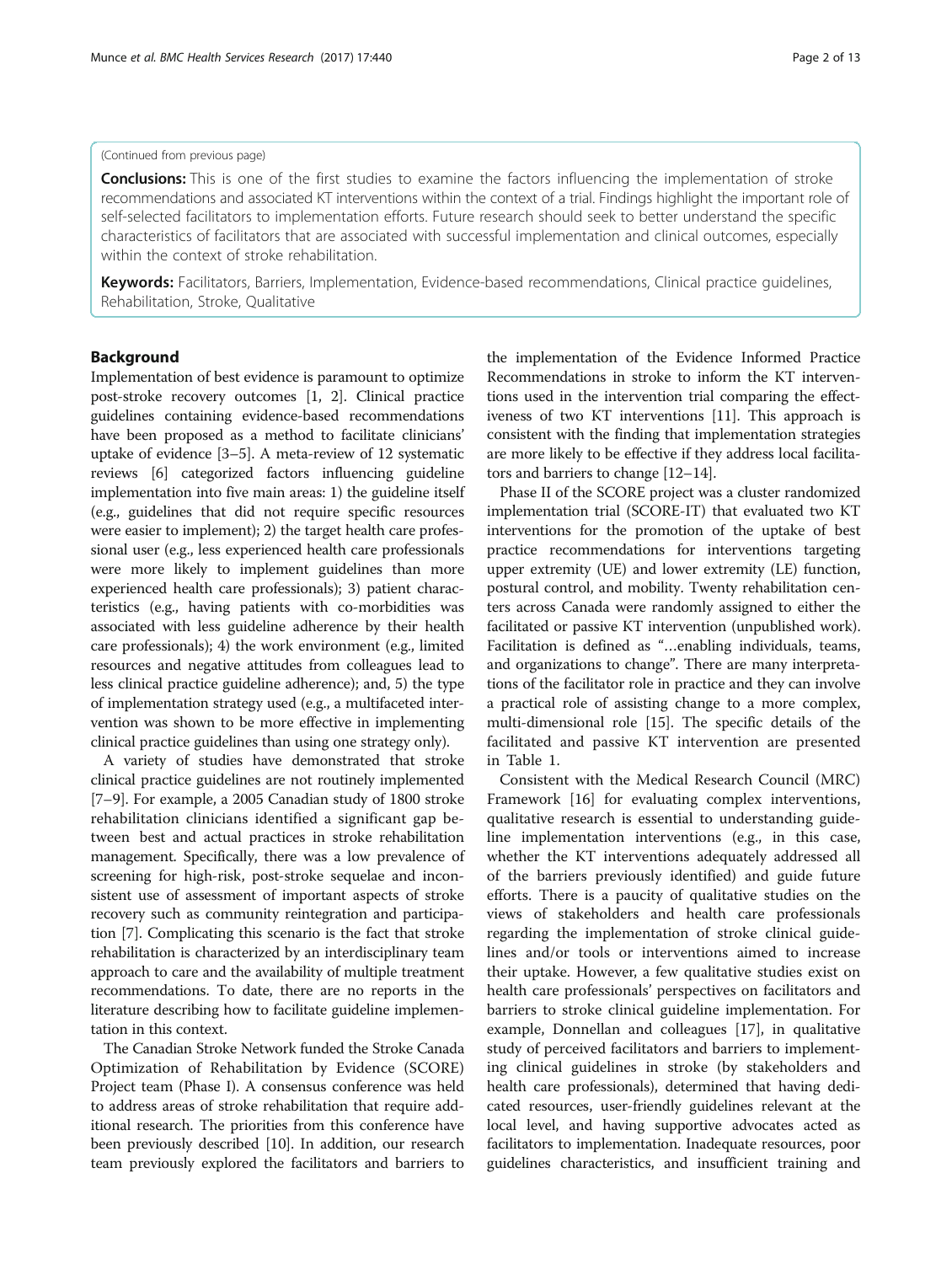<span id="page-2-0"></span>

|  |  | <b>Table 1</b> Descriptions of the facilitated and passive knowledge translation interventions |
|--|--|------------------------------------------------------------------------------------------------|
|  |  |                                                                                                |

|                        | Facilitated knowledge translation intervention                                                                                                                                                                                                                                                                                                                                                                                                                                                                                                                                                                                                                                                                                                                                                                                                                                                                                                                                                               | Passive knowledge translation intervention                                                                                                                                                                                                                                                                                                                                                           |
|------------------------|--------------------------------------------------------------------------------------------------------------------------------------------------------------------------------------------------------------------------------------------------------------------------------------------------------------------------------------------------------------------------------------------------------------------------------------------------------------------------------------------------------------------------------------------------------------------------------------------------------------------------------------------------------------------------------------------------------------------------------------------------------------------------------------------------------------------------------------------------------------------------------------------------------------------------------------------------------------------------------------------------------------|------------------------------------------------------------------------------------------------------------------------------------------------------------------------------------------------------------------------------------------------------------------------------------------------------------------------------------------------------------------------------------------------------|
| Personnel              | There was funding for two facilitators (one nurse and one therapist).                                                                                                                                                                                                                                                                                                                                                                                                                                                                                                                                                                                                                                                                                                                                                                                                                                                                                                                                        | None                                                                                                                                                                                                                                                                                                                                                                                                 |
| Frequency and duration | 4 h/week/facilitator in each intervention site to promote guideline<br>implementation over a 16-month period                                                                                                                                                                                                                                                                                                                                                                                                                                                                                                                                                                                                                                                                                                                                                                                                                                                                                                 | Not applicable                                                                                                                                                                                                                                                                                                                                                                                       |
| Components             | At a two-day workshop: facilitators received change management<br>education, a practice-change toolkit, information on successful<br>quideline implementation strategies from the pilot study, slide<br>presentations, and clinician-targeted media releases for marketing<br>SCORE. They also completed training to apply treatments,<br>compared current practice with recommended practice, identified<br>barriers to practice change, developed a quideline implementation<br>plan addressing barriers and incorporating behaviour change<br>strategies, and learned how to conduct small group education/<br>training sessions.<br>In addition, stroke teams received SCORE quideline booklets with<br>treatment recommendations and evidence-based treatment<br>protocols, pocket reminder cards, and posters describing protocols<br>designed for therapists or nurses. Teleconferences and a web-based<br>platform were provided for facilitators to communicate and share<br>successful strategies. | Sites in the passive KT intervention received a<br>version of the SCORE quideline without treatment<br>protocols, and a handbook and educational DVD<br>on the use of standardized assessment tools<br>post-stroke.<br>In addition, clinicians were invited by email to<br>participate in a list serve to obtain additional<br>information or share experiences about the trial<br>outcome measures. |
|                        | Research team involvement The research team provided external facilitation to the facilitators;<br>specifically, advice and support via teleconferences.                                                                                                                                                                                                                                                                                                                                                                                                                                                                                                                                                                                                                                                                                                                                                                                                                                                     | None                                                                                                                                                                                                                                                                                                                                                                                                 |

education acted as barriers. Similarly, Miao and colleagues [[18](#page-11-0)] examined factors affecting speech pathologists' implementation of stroke management guidelines and determined that factors affecting implementation were complex and not exclusively facilitators or barriers. They identified the following three themes: making implementation explicit, demand versus ability to change, and motivation of speech pathologists to implement guidelines. To the best of our knowledge, no previous studies have examined the barriers and facilitators to the implementation of both the implementation of stroke clinical guidelines and the tools or interventions aimed to increase their uptake. Thus, the objective of the current study was to understand the facilitators and barriers influencing the implementation of the recommended treatments and KT interventions from the perspective of nurses, occupational therapists (OTs) and physical therapists (PTs), and clinical managers following completion of the SCORE-IT. We compared the identified facilitators and barriers influencing recommendation and KT intervention uptake by arm of the trial.

## Methods

#### Guiding conceptual framework

The Clinical Practice Guidelines Framework for Improvement [[19](#page-11-0)] and its updates [[20](#page-11-0)–[22](#page-11-0)] were used to guide the coding framework in the current study. Legaré and colleagues [\[21\]](#page-11-0) formulated a definition for each type of barrier to promote the standardization in the reporting of barriers and facilitators across different studies. Examples of barriers and facilitators include knowledge (awareness, familiarity), attitudes (e.g., agreement with intervention), and behavior, including environmental factors [\[20](#page-11-0)–[22](#page-11-0)]. The use of the Clinical Practice Guidelines Framework for Improvement [\[19\]](#page-11-0) was not decided a priori. We decided to use the Clinical Practice Guidelines Framework for Improvement [[19](#page-11-0)] and its updates [[20](#page-11-0)–[22\]](#page-11-0) as it is one of the most recognized frameworks for assessing barriers and facilitators and after analyzing several focus groups and determining that the emerging categories clearly aligned with the barriers outlined in the framework.

#### Design/Approach

This study took a qualitative descriptive approach that consisted of telephone focus groups. A qualitative descriptive approach is well-accepted for researching topics about which little is known and yielding practical answers of relevance to policy makers and health care practitioners [[23](#page-11-0), [24](#page-11-0)]. Telephone focus groups were selected because of the geographic dispersion (i.e., national scale) of the study participants.

#### Recruitment

Participants included staff members from the three different professional groups, nurses, therapists (OTs and PTs), and health care/clinical managers, who had participated in the SCORE-IT and agreed to be contacted at the conclusion of the trial. Participants were contacted by telephone and email about their willingness to participate in the focus groups. Purposive sampling [[25](#page-11-0)] was used to recruit equal numbers of participants across professional groups (nurse, therapist, clinical manager), randomization arms (facilitated KT intervention or passive KT intervention), and geographic locations (Western, Central, Quebec, Eastern). Uniprofessional focus groups were conducted for nurses, therapists, and clinical managers at each of the participating sites. This approach was adopted to mitigate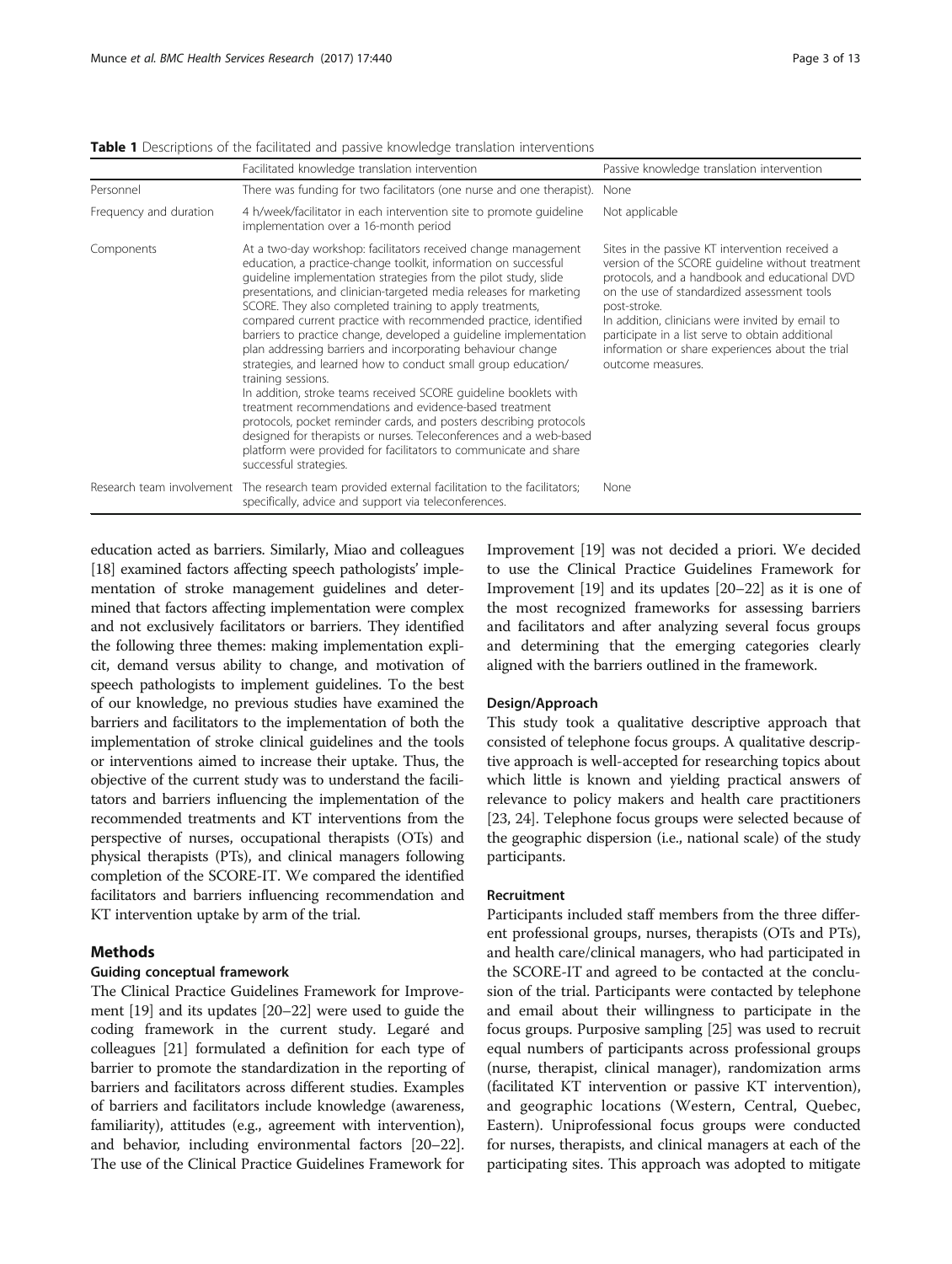potential power imbalances that may have influenced what participants might be willing to share. Participants were recruited between January 2009 and March 2010. Recruitment ceased when a discussion and review of the responses revealed that saturation had been achieved (i.e., no new responses or themes were emerging) [\[26](#page-11-0)].

#### Data collection

Each participant took part in a semi-structured telephone focus group lasting approximately 45–60 min. The principal investigators (MB, SWD) and the research coordinators involved in the trial conducted the focus groups. The focus group guide consisted of semi-structured openended questions and was informed by the results of our pilot project [\[11](#page-11-0)]. The interview guide was pilot tested with a researcher experienced in qualitative methods. Probes or recursive questioning were used during the focus groups to explore issues in greater depth and to verify understanding of the information being collected [[25](#page-11-0)]. The probes were revised and refined as data collection progressed to establish saturation [[26](#page-11-0)]. The complete list of questions is included in Additional file [1](#page-10-0). No repeat interviews were conducted. All focus groups were audio recorded. Field notes were made during and/or after the focus groups. The recordings were transcribed verbatim for data analysis. These transcripts were not returned to participants for comment and/or correction.

#### Data analysis

To facilitate the organization and analysis of the qualitative data, the transcripts were entered into NVivo 10 [[27\]](#page-11-0). Thematic analysis as described by Braun and Clark [[28\]](#page-11-0) was used to understand the factors influencing the implementation of the recommended treatments and KT interventions by study arms. The lead author (SM) reviewed the transcripts to develop an initial codebook based on the Clinical Practice Guidelines Framework for Improvement. Following this, two researchers (SM, MB) independently coded a sample of the transcripts (20%), revised the codebook as themes emerged, and met to discuss and reconcile discrepancies until agreement of the coded transcripts was reached. SM is a female postdoctoral fellow and has a PhD in Health Services Research as well as expertise in knowledge translation. She has approximately 10 years of experience conducting qualitative research. MB is a physiatrist (i.e., MD) with expertise in stroke, brain injury, rehabilitation, clinical practice guidelines, prognostic factors, and health services research. He has approximately 10 years of experience conducting qualitative research. Our background in knowledge translation science has influenced the conceptual frameworks that we have been exposed to including our knowledge and selection of the Clinical Practice Guidelines Framework for Improvement [[19](#page-11-0)] for this study.

Disagreements/discrepancies around codes, themes, and subthemes were resolved by discussion and reference to the original transcripts. The lead author (SM) analyzed the remaining transcripts. Relevant quotations were identified and selected from the transcripts to illustrate the themes and include the participant's professional group (nurse, therapist, or clinical manager), and randomization arm (facilitated KT intervention or passive KT interven-

### Ethics and trial registration

Research ethics approval was obtained from each site and affiliated university. All participants provided written consent prior to the interview. The trial was registered at [ClinicalTrials.gov](https://clinicaltrials.gov/) (NCT00359593).

tion). Participants were not provided feedback on the

#### Results

findings.

#### Description of the rehabilitation centers

Focus groups were conducted with 33 individuals including 11 nurses, 11 therapists, and 11 clinical managers. There were between two and six participants in attendance at each focus group. Participants were from 11 of 20 sites in Western, Central and Eastern Canada as well as Quebec. This sample represented 6 sites from the facilitated KT arm and 5 sites from the passive KT arm.

## Overview of themes - facilitators and barriers influencing implementation of the SCORE-IT

Overall, five themes were identified. The following themes influencing the implementation of the recommended treatments and KT interventions emerged: facilitation, agreement with the intervention – practical, familiarity with the recommended treatments, and environmental factors (including time pressure, insufficient staff, lack of space and equipment, and organizational constraints). These themes, for the most part, emerged as facilitators and barriers influencing the implementation of the SCORE-IT. Furthermore, the theme of improved team communication and interdisciplinary collaboration emerged as an unintended outcome of the trial across both arms in addition to facilitating the implementation of the treatment recommendations. Representative quotes are given in Tables [2](#page-4-0) and [3](#page-5-0).

#### Facilitation

## Facilitator

Facilitation often involved individuals who championed the trial and its recommendations and/or interventions. The majority of participants representing all professional groups and randomization arms noted that facilitation enhanced recommendation and KT intervention uptake. In the facilitated KT intervention sites, the theme of facilitation often referred to the designated facilitators in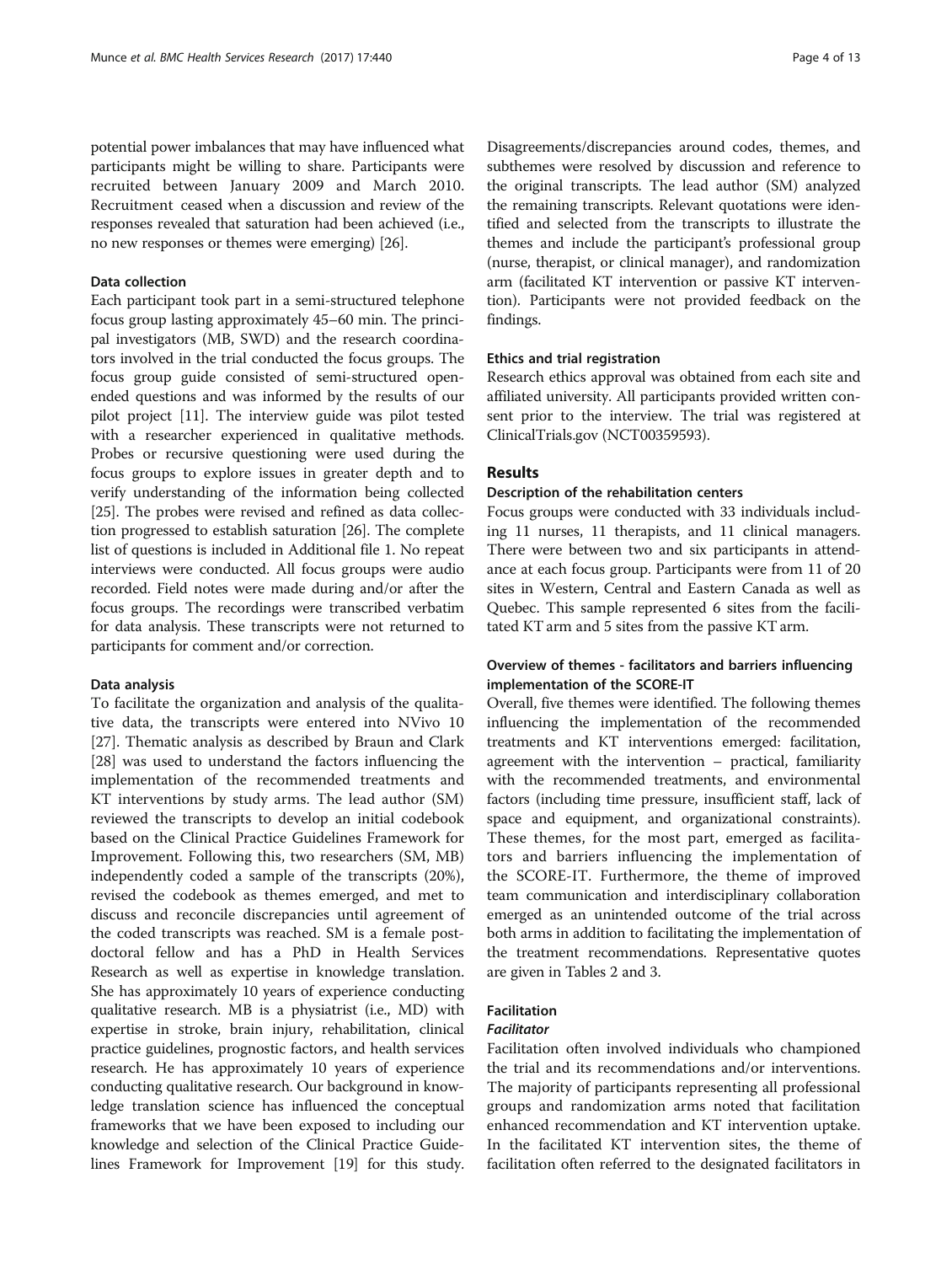## <span id="page-4-0"></span>Table 2 Facilitators to Implementation

| Theme                                                     | Quote                                                                                                                                                                                                                                                                                                                                                                                                                                                                                                                                                                                                                                                                                                                                                            | Source                      |
|-----------------------------------------------------------|------------------------------------------------------------------------------------------------------------------------------------------------------------------------------------------------------------------------------------------------------------------------------------------------------------------------------------------------------------------------------------------------------------------------------------------------------------------------------------------------------------------------------------------------------------------------------------------------------------------------------------------------------------------------------------------------------------------------------------------------------------------|-----------------------------|
| Facilitation                                              | Without the facilitator and the model, I don't think we would have gotten as far as we<br>did with the implementation of best practice.                                                                                                                                                                                                                                                                                                                                                                                                                                                                                                                                                                                                                          | Manager, Facilitated Site 4 |
|                                                           | One of the physiotherapists initially oriented the staff as to what it was about, and I've<br>always thought of her as the go-to person for information.                                                                                                                                                                                                                                                                                                                                                                                                                                                                                                                                                                                                         | Nurse, Passive Site 3       |
|                                                           | And what I tried to sort of make clear early on was that this, we were all in this project.<br>Participation wasn't an option so if either of the two sort of leaders of the project<br>encountered any difficulties, be it with staff or lack of equipment, resources, anything like<br>that, they were to let me know. Because if need be either [name] or I would have been<br>the bad guy and stepped in. That never happened but they, I think they certainly felt that<br>they weren't out there on their own and we stressed at the beginning, it wasn't their<br>project, it was a [site name] project so they  We didn't need to be the heavy but I think<br>everyone understood that, you know, if need be we were there.                              | Manager, Facilitated Site 2 |
|                                                           | I think [name] took a leadership role in regards to the project itself.                                                                                                                                                                                                                                                                                                                                                                                                                                                                                                                                                                                                                                                                                          | Therapist, Passive Site 5   |
| Agreement with the<br>Intervention - Practical            | Yes, we had our pocket cards, little laminated pocket cards, and those were quite useful.<br>And also the posters in the rooms, for positioning, if you weren't sure it was right there,<br>so that was wonderful.                                                                                                                                                                                                                                                                                                                                                                                                                                                                                                                                               | Nurse, Facilitated Site 2   |
|                                                           | The posters in the rooms were very helpful. The transfer and positioning posters were<br>great to have above the beds, just to help make sure everything was done properly.<br>The digital frame was also very helpful                                                                                                                                                                                                                                                                                                                                                                                                                                                                                                                                           | Nurse, Facilitated Site 6   |
| Familiarity with the<br>Recommended Treatments            | We were doing the CMSA (Chedoke-McMaster Stroke Assessment) before so that<br>wasn't new<br>We were already doing some of the upper extremity tasks                                                                                                                                                                                                                                                                                                                                                                                                                                                                                                                                                                                                              | Therapist, Passive Site 4   |
|                                                           | From the recommendations, a lot of the stuff we were already doing. Things like aerobic<br>conditioning, I found like the implementations reinforced that that was a good thing we<br>were doing.                                                                                                                                                                                                                                                                                                                                                                                                                                                                                                                                                                | Manager, Passive Site 3     |
| Team Communication and<br>Interdisciplinary Collaboration | We have good relationships. Certainly it is a good relationship but I think it only got<br>better when we did this particular education piece of it or how we particularly did it.<br>Because I think we gave each of the groups a little more respect for the other group in<br>terms of what they do. Because, you know, a lot of nurses really don't know what OTs<br>actually do because O therapy is a little more objective in terms of working with muscle<br>groups and joints and things like this. But with OT, you know, they sort of take the<br>patients off to the bathroom or up to their work area or whatever and they just don't<br>know a heck of a lot of what they do. But with this little educational piece that we did,<br>they learned. | Nurse, Passive Site 1       |
|                                                           | I think generally, among the physios, we tend to talk to each other a fair bit. And even<br>among the OTs and the other team, if there's issues, we're talking. If not on a daily basis,<br>then at least every 2 or 3 days. Definitely in rounds. Sort of even informally consulting in<br>the corridors with stuff like that about various patients.                                                                                                                                                                                                                                                                                                                                                                                                           | Therapist, Passive Site 1   |
|                                                           | we established early, early on was a committee, sort of a joint therapist, nursing staff,<br>healthcare aid committee. So as we were moving forward communication happened<br>within that committee.                                                                                                                                                                                                                                                                                                                                                                                                                                                                                                                                                             | Manager, Passive Site 2     |
| Team Communication and                                    | The workshop was very good at explaining the "why" behind the treatment modalities,<br>Interdisciplinary Collaboration and I think that was helpful. That was more helpful than just a list of recommendations,<br>because having a rationale and a justification for why a treatment is the best choice<br>was useful.                                                                                                                                                                                                                                                                                                                                                                                                                                          | Therapist, Passive Site 3   |
|                                                           | Yes. From an interdisciplinary standpoint, PT and OT have a mixed office now. The stroke<br>unit has an office now as well. There has been more collaboration and team work. The<br>staff that has signed up to work on the dedicated stroke unit are working on the<br>dedicated stroke unit. They interact more, and there is more collaboration                                                                                                                                                                                                                                                                                                                                                                                                               | Manager, Facilitated Site 4 |
|                                                           | And I think you're also encouraging each other with it because now that you've gone<br>through the education and been part of this project                                                                                                                                                                                                                                                                                                                                                                                                                                                                                                                                                                                                                       | Nurse, Passive Site 1       |

this arm of the trial (i.e., having two facilitators 4 h/week/ facilitator). In the passive KT sites, facilitation was usually self-initiated by a local staff member (frequently a manager) who appeared to be highly motivated. For example, informal workshops or team activities were initiated by such individuals at some passive KT intervention sites. Participants in both arms of the trial indicated that staff acting as facilitators provided support and motivation to their colleagues. Furthermore, the presence of the facilitator often provided continuity for the trial (procedures/tasks) in the face of high staff turnover.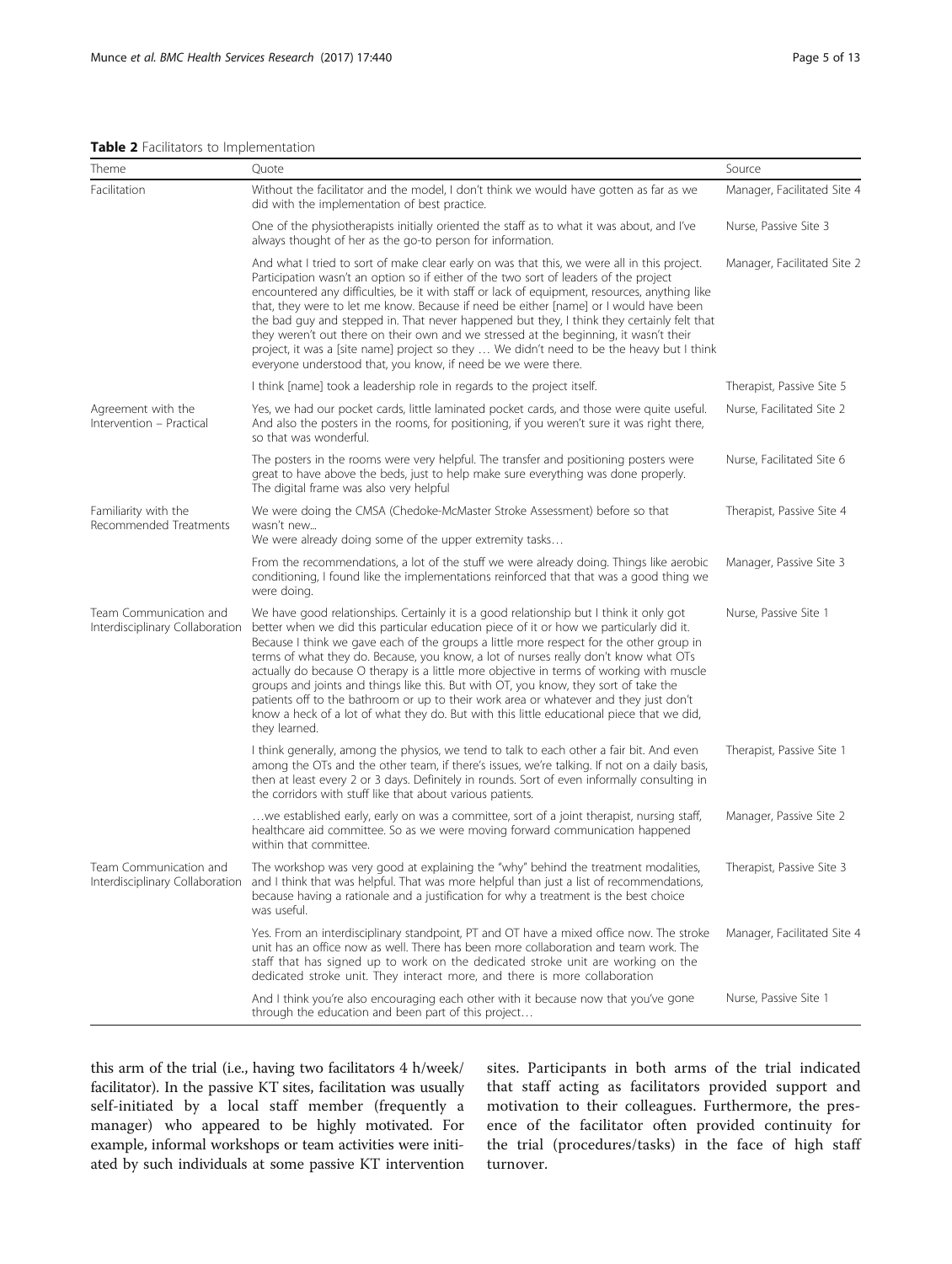## <span id="page-5-0"></span>Table 3 Barriers to implementation

| Theme                                                      | Quote                                                                                                                                                                                                                                                                                                                                                                                                                                                                                                                                                                                                              | Source                        |
|------------------------------------------------------------|--------------------------------------------------------------------------------------------------------------------------------------------------------------------------------------------------------------------------------------------------------------------------------------------------------------------------------------------------------------------------------------------------------------------------------------------------------------------------------------------------------------------------------------------------------------------------------------------------------------------|-------------------------------|
| Lack of facilitation                                       | It was good in theory, but we needed a person to continue with the program and<br>reinforce it. After the booklets were handed out, we never went back to them, and I<br>think the education needed to continue right away. If there had been someone<br>whose main goal was to facilitate the implementation, without being pulled in<br>different directions by other responsibilities, I think things would have gone much<br>better.                                                                                                                                                                           | Nurse, Facilitated Site 4     |
|                                                            | We didn't have somebody who I thought could be an actual overseer of this. If we<br>were trying to do this again, it might be better to either have a senior being the<br>person overseeing the project, or even get the nurse educator we have on board<br>doing that kind of thing.                                                                                                                                                                                                                                                                                                                              | Manager, Passive Site 3       |
|                                                            | We did have some new staff that came in and watched the DVD but had a bit of<br>trouble with it because it was a very busy time for us so there was very little<br>mentorship I think.                                                                                                                                                                                                                                                                                                                                                                                                                             | Therapist, Passive Site 3     |
|                                                            | So I think one of the things I would suggest too is that we get a champion on the<br>nursing unit to really, somebody who works on the unit. I mean I don't work on the<br>unit. I'm all over the building as an educator but somebody like [name] who would<br>get specific education and be the champion, be the one that could be, you know,<br>the supporter on the units, be encouraging the other staff that she's working with to<br>be involved and to be doing it. I think that would help                                                                                                                | Nurse, Passive Site 1         |
|                                                            | We had one nurse who was more involved in SCORE, but because she didn't work<br>full time she wasn't there every day so we missed a bit of the information and the<br>teaching we could have gotten because she wasn't a full time worker. I think we<br>needed a full-time worker to be involved to have a more significant influence in<br>pushing SCORE. She tried to get everyone aware of the project and the recommen<br>dations, and she transferred the information along to the staff. She made sure every<br>one was involved, and that everyone was up to date on the information about the<br>project. | Nurse, Facilitated Site 6     |
| Lack of agreement with the<br>intervention - not practical | The DVD was a little dry. It was hard to stay awake during the presentation, so I really<br>don't remember much of it. At the time we were watching it we were short-staffed<br>and trying to cram it into a lunch hour so it was hard to pay attention. I didn't find<br>the DVD all that useful.                                                                                                                                                                                                                                                                                                                 | Manager, Passive Site 3       |
|                                                            | I know, for example that one of the recommendations for the frequency of the FES<br>for the upper extremity was feasible for clients that were completely independent for<br>the setup of the FES, but I think the two 30 min sessions per day recommendation<br>was difficult to complete. Some of the recommendations were not so realistic to<br>follow due to time constraints.                                                                                                                                                                                                                                | Therapist, Facilitated Site 6 |
| Lack of familiarity with the<br>recommended treatments     | There were some knowledge barriers about the process of functional electrical<br>stimulation. The specifics of being comfortable with doing it, and the intricacies,<br>those were a barrier.                                                                                                                                                                                                                                                                                                                                                                                                                      | Manager, Passive Site 3       |
|                                                            | I think the one thing I really struggled with before I left on Mat leave was starting the<br>muscle stim just because I didn't have the background as to why it was being used.                                                                                                                                                                                                                                                                                                                                                                                                                                    | Therapist, Facilitated Site 2 |
|                                                            | It could have been nice to see how that worked but we didn't have the equipment<br>or the education, and we wouldn't have been comfortable doing FES without the<br>proper training and knowledge.                                                                                                                                                                                                                                                                                                                                                                                                                 | Therapist, Facilitated Site 4 |
|                                                            | I think we struggled the most with the [spell out acronym] CAHAI because that was<br>new for a lot of us, and that we needed to review the most.                                                                                                                                                                                                                                                                                                                                                                                                                                                                   | Therapist, Facilitated Site 7 |
| Environmental factors<br>[Lack of Space and Equipment]     | Space was a bit of a barrier for the 6 min walk test, in terms of finding enough open<br>space without obstacles.                                                                                                                                                                                                                                                                                                                                                                                                                                                                                                  | Manager, Passive Site 5       |
|                                                            | Equipment was also a barrier. Some of the slings seemed to go missing, and we<br>didn't have FES equipment so those are just a few examples.                                                                                                                                                                                                                                                                                                                                                                                                                                                                       | Therapist, Facilitated Site 4 |
| Environmental factors<br>[Organizational Constraints]      | It was a good experience, and I would do it again, but it was definitely a lot of work,<br>and maybe it could have been more heightened with our leadership team.                                                                                                                                                                                                                                                                                                                                                                                                                                                  | Manager, Facilitated Site 4   |
|                                                            | I would say no. They were aware of the project, and were given updates at the<br>quarterly meetings, but they did not have a direct involvement.                                                                                                                                                                                                                                                                                                                                                                                                                                                                   | Manager, Passive Site 5       |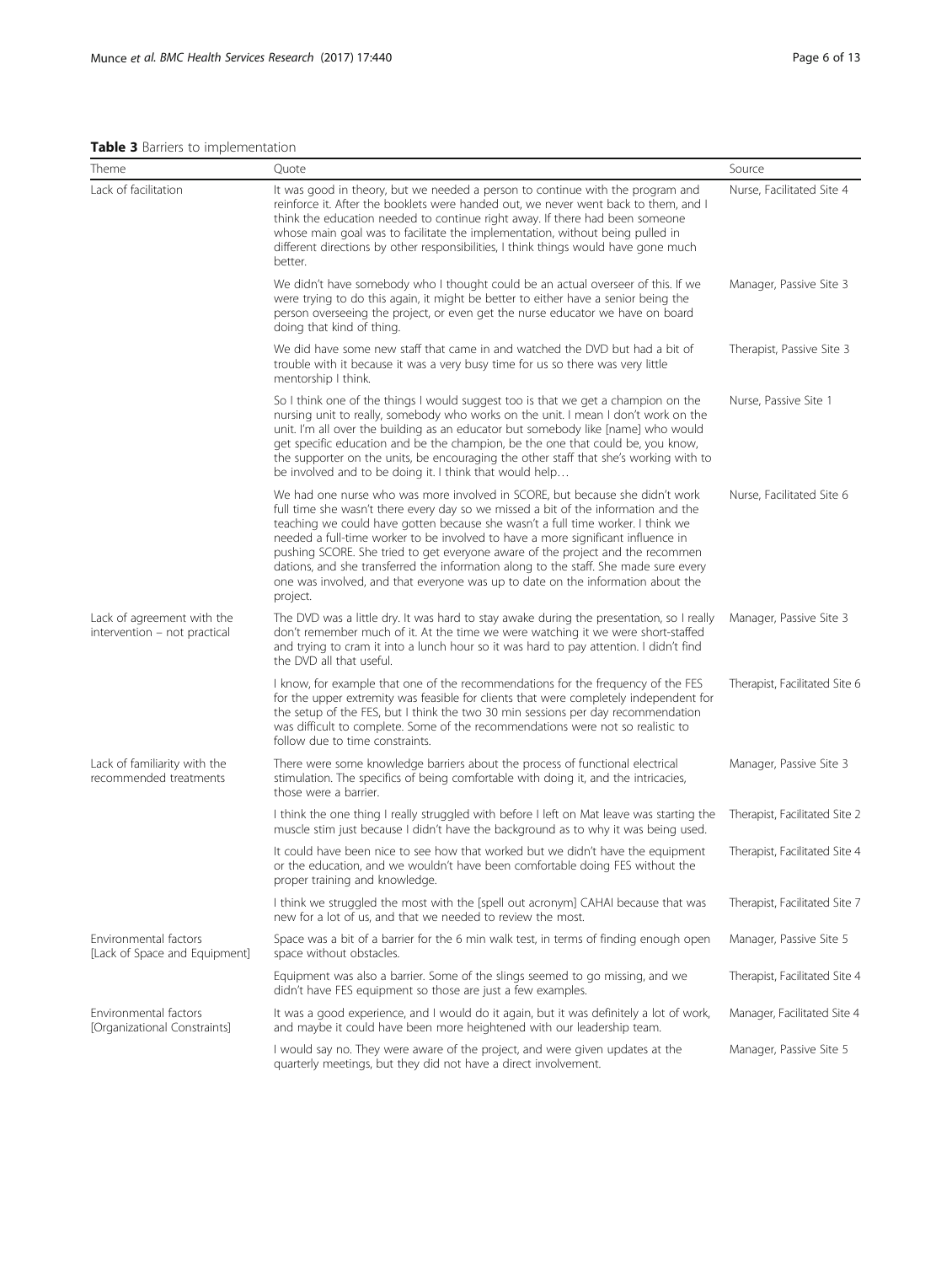### Table 3 Barriers to implementation (Continued)

| Environmental factors<br>Time Pressure]                           | Another thing is I guess the implementation took more time than I thought it would,<br>it was a bit harder to set things up than I expected.                                                                                                                                                                                                                                                                                                                                                                                                                                                                                                                                                                                                                                                            | Manager, Facilitated Site 4   |
|-------------------------------------------------------------------|---------------------------------------------------------------------------------------------------------------------------------------------------------------------------------------------------------------------------------------------------------------------------------------------------------------------------------------------------------------------------------------------------------------------------------------------------------------------------------------------------------------------------------------------------------------------------------------------------------------------------------------------------------------------------------------------------------------------------------------------------------------------------------------------------------|-------------------------------|
|                                                                   | The CMSA was very time consuming, so I think people struggled with the time aspect, Manager, Passive Site 3<br>spending so much time on all of the implementations. The value of the<br>activities was appreciated, but going through all of the tools and processes was time<br>consuming and people resented how much time it took to implement everything.                                                                                                                                                                                                                                                                                                                                                                                                                                           |                               |
|                                                                   | we just haven't got time. We've got new people coming in, we've got measures to<br>record that we didn't do before and I think an underlying problem is that the unit<br>now is so busy that it isn't adequately staffed for both physio and OT. And that's a<br>pre-existing problem. I think the study maybe just highlighted it a little bit but I think<br>the therapists were, did feel a certain pressure because they knew they hadn't got<br>their assessments done. They knew they hadn't got their discharge paperwork done<br>but the patients just kept coming and coming and coming. And I'm sure that's not<br>unique to us and I'm sure, you know, if we gave them ten more therapists in a year's<br>time they'd say, they were short of staff. But I think the time was the big thing. | Manager, Facilitated Site 2   |
| Environmental factors<br>[Insufficient Staff]                     | We've been through a lot of change in the hospital, because our therapists rotate, so<br>we were moved around a bit. That's really part of the whole problem, because the<br>staff that was up here got moved around, and the unit was closed for a bit around<br>Christmas. It became difficult to incorporate best practices when we were dealing<br>with all of these issues. I think we had to deal with therapists moving around and also<br>being a bit understaffed.                                                                                                                                                                                                                                                                                                                             | Therapist, Passive Site 5     |
|                                                                   | We had staffing issues, especially OT staffing issues. We still have those issues. We've<br>been at about 60% of OT staffing for a while now. The staffing for RN as well, we<br>couldn't get those ratios to the level we wanted.                                                                                                                                                                                                                                                                                                                                                                                                                                                                                                                                                                      | Manager, Passive Site 4       |
|                                                                   | It was quite difficult since we were short staffed for probably two thirds of the<br>duration of the project; it was difficult to do new things. When we hired a senior<br>therapist she came on board for the last 3 months and she was able to start<br>implementing things we would have liked to have done, some of the<br>recommendations. I think if you have the right people, it is much easier but when we<br>were short staffed that limited us and we just tried to do our best.                                                                                                                                                                                                                                                                                                             | Manager, Passive Site 3       |
| Environmental factors<br>[Lack of Space and Equipment]            | Space was a bit of a barrier for the 6 min walk test, in terms of finding enough open<br>space without obstacles.                                                                                                                                                                                                                                                                                                                                                                                                                                                                                                                                                                                                                                                                                       | Manager, Passive Site 5       |
|                                                                   | Equipment was also a barrier. Some of the slings seemed to go missing, and we<br>didn't have FES equipment so those are just a few examples.                                                                                                                                                                                                                                                                                                                                                                                                                                                                                                                                                                                                                                                            | Therapist, Facilitated Site 4 |
| Environmental factors<br>[Organizational Constraints]             | It was a good experience, and I would do it again, but it was definitely a lot of work,<br>and maybe it could have been more heightened with our leadership team.                                                                                                                                                                                                                                                                                                                                                                                                                                                                                                                                                                                                                                       | Manager, Facilitated Site 4   |
|                                                                   | I would say no. They were aware of the project, and were given updates at the<br>quarterly meetings, but they did not have a direct involvement.                                                                                                                                                                                                                                                                                                                                                                                                                                                                                                                                                                                                                                                        | Manager, Passive Site 5       |
| Lack of team communication and<br>interdisciplinary collaboration | Well I haven't even seen these recommendations, so I think getting together as a<br>group and discussing it would have been useful. We should have had a meeting<br>together to go over it, because I think we only really knew about the sheets where<br>we ticked off the patients' progress.                                                                                                                                                                                                                                                                                                                                                                                                                                                                                                         | Nurse, Passive Site 5         |
|                                                                   | Some of the feedback I heard was that it would have been great if we had a blog or<br>if we had a bulletin board of some sort that people would go in, post their question,<br>had their questions answered and that kind of thing. So it would have been a little<br>more timely in terms of getting things off the ground and that kind of stuff. It would<br>have provided more timely clarification I think.                                                                                                                                                                                                                                                                                                                                                                                        | Manager, Passive Site 1       |
|                                                                   | I would, like I was saying, just maybe more communication between the disciplines as Nurse, Passive Site 2<br>to what's going on. That nurse facilitators may be having a meeting every few<br>months or whatever it is, just to make sure that everybody is on the same page.                                                                                                                                                                                                                                                                                                                                                                                                                                                                                                                          |                               |

## Barrier

A lack of facilitation (i.e., not enabling individuals, teams, and organizations to change) was a barrier identified by all the professional groups and by those in the passive KT arm, in particular, as hindering the uptake of the KT interventions. This theme involved the lack of an individual(s) to champion the trial. A lack of facilitation had implications for mentorship of other staff members, the continuity of the project overall (especially in the face of staff turnover), and the sustainability of the KT interventions during the trial period and beyond (e.g., to champion the use of the DVD).

## Agreement with the intervention – practical Facilitator

According to Legaré and colleagues [[21, 22\]](#page-11-0), the definition of agreement with the intervention – practical is the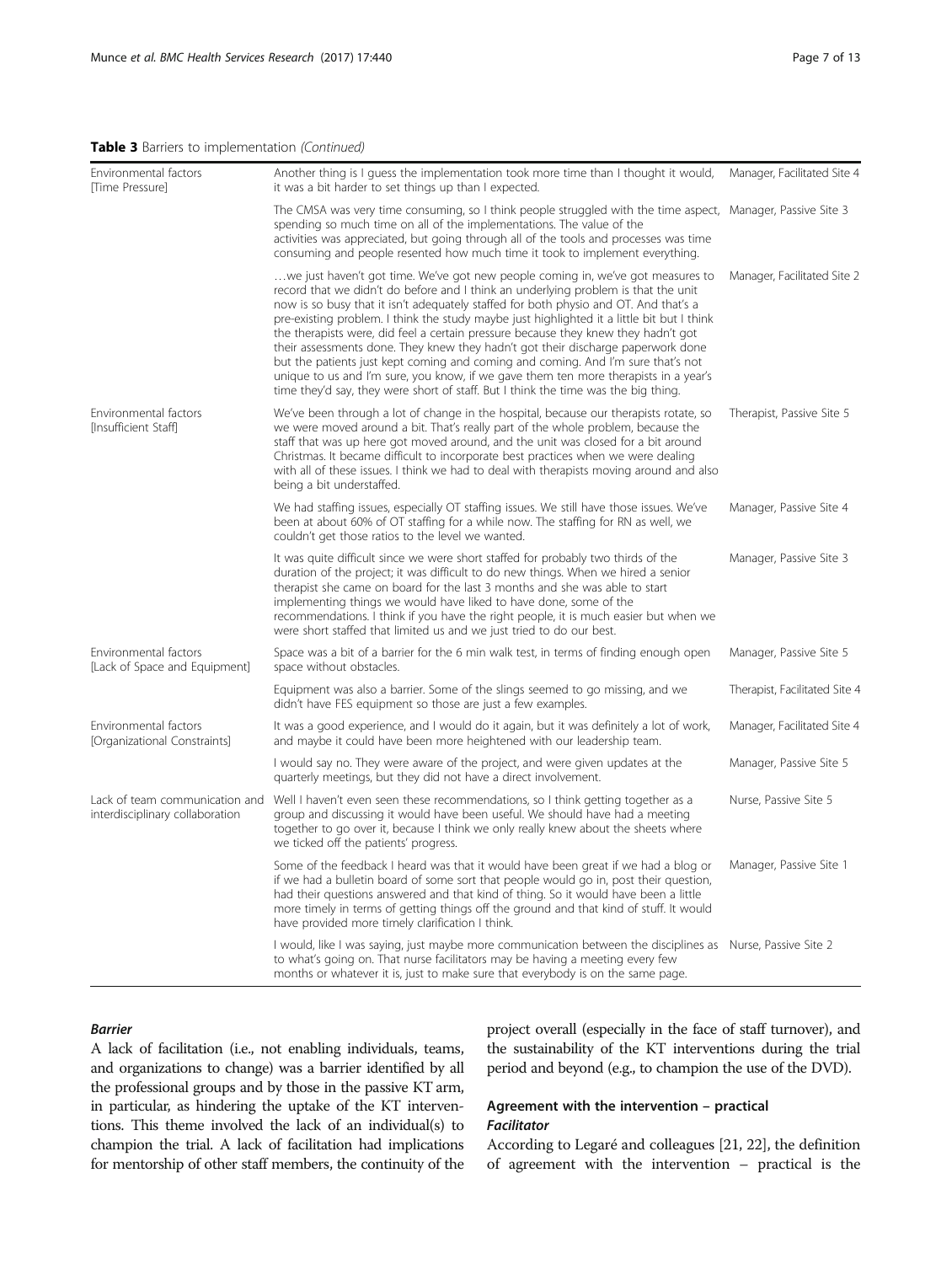following: "…agreement with [an intervention] because it is clear or practical to follow". Nurses and therapists, in the facilitated KT arm stated that elements of the KT intervention, including the posters in patient rooms for positioning for shoulder pain prevention, were clear and practical to follow, and supported implementation of the recommendations. Specifically, nurses and therapists noted that the posters were specific and could be used at the point of care. As such, they were regarded favorably (i.e., judged to increase the quality of care) and were frequently used.

## Barrier

According to Legaré and colleagues [\[21](#page-11-0), [22](#page-11-0)], the definition of lack of agreement with the intervention – i.e., not practical is the following: "lack of agreement with [an intervention] because it is unclear or impractical to follow". In contrast, across both arms of the trial, participants indicated that components of the trial that were reportedly unclear and/or not practical served as a barrier to implementation. The KT interventions that were discussed most frequently as not practical were watching the DVD (passive KT arm) and the pocket cards (facilitated KT arm). For example, staff in the facilitated KT arm indicated that they have too many pocket cards and that the information was too general. Across both arms of the trial, participants also mentioned that certain recommendations/tests were not practical to implement because they were time-consuming (e.g., functional electrical stimulation (FES unit)).

## Familiarity with the recommended treatments Facilitator

PTs and OTs, in both trial arms indicated that having some recommendations already in use at the site served to encourage their wider uptake. Aerobic conditioning and some of the positioning practices were the most commonly cited recommendations already being used in practice. Many of the participants indicated that the inclusion of the evidence-based recommendations in the trial underscored their importance.

#### Barrier

Participants across the professionals groups and across both arms of the trial indicated that a lack of familiarity with the recommended treatments, including equipment (e.g., FES unit) and assessment tools (e.g., Chedoke Arm and Hand Inventory (CAHAI)), discouraged implementation efforts. Participants also noted that a lower volume of patients, which was associated with fewer opportunities to become familiar with the tools/measures and/or equipment, limited their ability to implement certain components of the trial.

### Environmental factors Barrier

Almost all of the participants in both arms of the trial indicated that time pressure was a key obstacle to implementation of the KT interventions. This barrier often coincided with a lack of staff or staff turnover (i.e., insufficient staff) and was related to a lack of funding for additional positions. Time pressure was also associated with competing initiatives and/or roles/responsibilities of staff members. In addition, participants in both arms indicated that some of the recommended treatments/measures themselves were time-consuming to implement. Barriers associated with the environment also included a lack of space and equipment needed to perform the recommendations (e.g., the 6 min walk test, the lack of a FES unit). Finally, some of the participants noted a lack of active support from senior management for the implementation of the trial despite their senior management sanctioning the project.

## Team communication and interdisciplinary collaboration Facilitator

Across both arms of the trial, managers in particular noted that increased team communication and interdisciplinary collaboration were facilitators to the implementation of the recommended treatments (fostered via the educational interventions in both arms of the trial).

### Unintended outcome

At other sites, it was noted that the KT interventions had the unintended benefit of increasing team communication and interdisciplinary collaboration (via the educational sessions or in discussing the DVD). This was also noted across both arms of the trial. In particular, some participants noted that the collaboration between PTs and OTs improved as a result of the trial. A greater understanding of the roles and responsibilities of each professional group was also noted, particularly for the roles and responsibilities of OTs.

## **Discussion**

#### Summary of main findings

The objective of the current study was to understand the facilitators and barriers influencing the implementation of the recommended treatments and KT interventions from the perspective of nurses, OTs and PTs, and clinical managers following completion of the SCORE-IT. This is one of the first studies to examine the factors influencing the implementation of evidence-informed stroke recommendations and associated KT interventions among allied health care professionals within the context of a trial.

All of the factors influencing the implementation of the recommended treatments and KT interventions including facilitation, agreement with the intervention –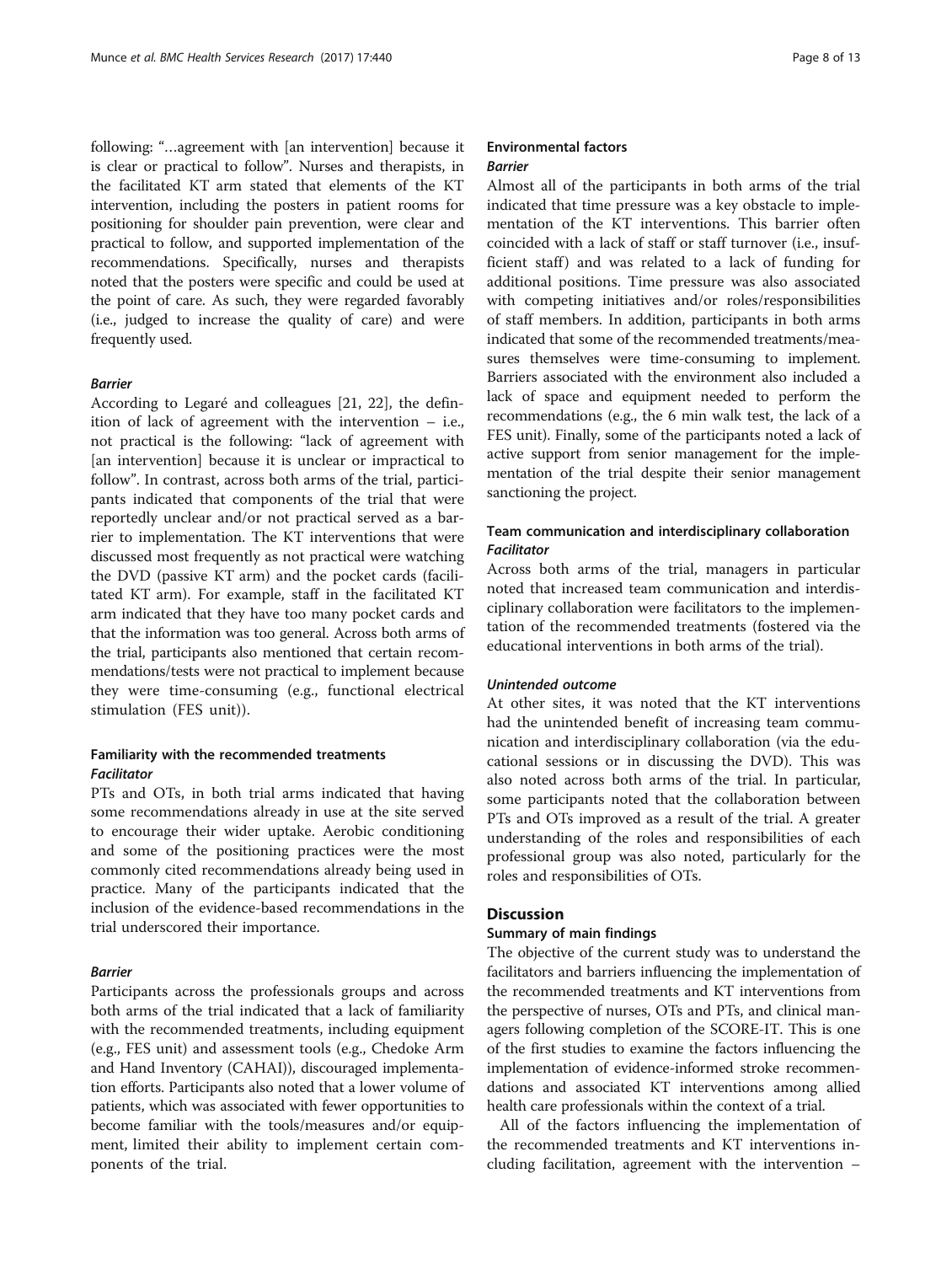practical, familiarity with the recommended treatments, environmental factors, and team communication and interdisciplinary collaboration were identified in both arms of the trial. Team communication and interdisciplinary collaboration also emerged as an unintended outcome of the trial in both arms of the trial. It is particularly noteworthy that facilitation was identified as a facilitator to implementation in the passive KT intervention arm despite the lack of formally instituted facilitators in this arm of the trial. The order of the remainder of this Discussion section is the same as the Results section. As in the Results section, where applicable, we have used the same terms from the Clinical Practice Guidelines Framework for Improvement [\[19\]](#page-11-0) as headings to organize our Discussion section.

#### Role of facilitation

The presence or absence of facilitation in this trial emerged as both a facilitator and barrier to implementation of the recommendations and KT interventions. Indeed, the results of a systematic review on local opinion leaders and their effects on professional practices revealed that opinion leaders alone or in combination with other interventions may successfully promote evidence-based practice [\[29\]](#page-11-0). In fact, research on barriers to research use in health care have consistently identified the behaviors of managers and their lack of leadership as major limiting factors to research use by clinicians [[30](#page-11-0)–[34\]](#page-12-0).

One of the main findings of this study was that the theme of facilitation was noted in both arms of the trial, despite the fact that only the facilitated KT arm had formal facilitators. Previous research has raised the question of whether the process by which opinion leaders are selected affects the success of educational initiatives [[29\]](#page-11-0). If self-selected facilitators (i.e., in this case, staff at the passive KT sites) are more beneficial (to implementation outcomes) than facilitators who are selected by external influences, it is possible that other components of the facilitated KT arm of the trial may not have been optimized. Alternatively, the self-initiated facilitation roles taken by staff members at the rehabilitation centers in the passive KT arm may explain why the outcomes at these centers were better than anticipated. Indeed, the results of the trial revealed that while the facilitated KT intervention was associated with a significantly greater improvement in the rate of implementing sit-to-stand training and walking practice, the passive KT intervention was associated with significantly greater improvement in the rate of implementing standing balance training (after adjusting for clustering at patient and provider levels and covariates) (i.e., between group differences) (unpublished work). It should be noted that the original trial was dealt with as a pragmatic trial, which

tries to mimic the usual care situation and not impose too many fidelity standards on the basis that they produce a trial result which is not applicable/externally valid for the use of the same intervention under usual care conditions. Furthermore, as Horne [\[35\]](#page-12-0) noted, staff can be trained to be good managers, but leadership is less susceptible to training and is better obtained by selective recruitment. This phenomenon may explain why facilitation (including a lack of facilitation) was noted across both arms of the trial. At the same time, we are not linking facilitation behaviour to the actual use of the recommendations, rather, we are presenting perceptions of what may or may not have occurred (i.e., in the control arm, it appears that individuals in some sites stepped up to try to mobilize and encourage the uptake of recommendations and the KT interventions themselves). Future research should seek to better understand the specific characteristics/behaviours of facilitators that are associated with successful implementation and clinical outcomes, especially within the context of stroke rehabilitation.

#### Role of practicality/familiarity

Practicality of and familiarity with the recommended treatments and KT interventions also emerged as significant facilitators and barriers. For example, participants indicated that certain recommendations/tests were not practical to implement because they were time-consuming (e.g., FES unit). Indeed, it is likely that a variety of facilitators and barriers acted together and in combination to influence the implementation of the interventions in the trial (e.g., interaction of time and practicality). Similarly, a lack of familiarity with certain components of the recommended treatments, including equipment such as the FES apparatus and measures such as the CAHAI, limited the implementation efforts. Indeed, results from the SCORE-IT indicated that complex treatments that either involved multiple steps or technology, including the FES, were rarely implemented at baseline and demonstrated either no change or reduced application post-intervention (unpublished work). This finding suggests that the KT interventions did not adequately overcome these barriers. It is possible that these barriers cannot be overcome with KT interventions, especially within the context of a trial (i.e., lack of familiarity with a recommendation(s) and its implementation can only be overcome with a significant amount of time); however, it is possible that facilitation (i.e., mentorship) could be leveraged to overcome barriers associated with practicality and/or familiarity. Furthermore, previous research has reported that insufficient skills and a lack of experience with guideline recommendations are key barriers to implementation of best practices [\[6](#page-11-0), [11,](#page-11-0) [36](#page-12-0)–[38](#page-12-0)]. It could be that a mid-point check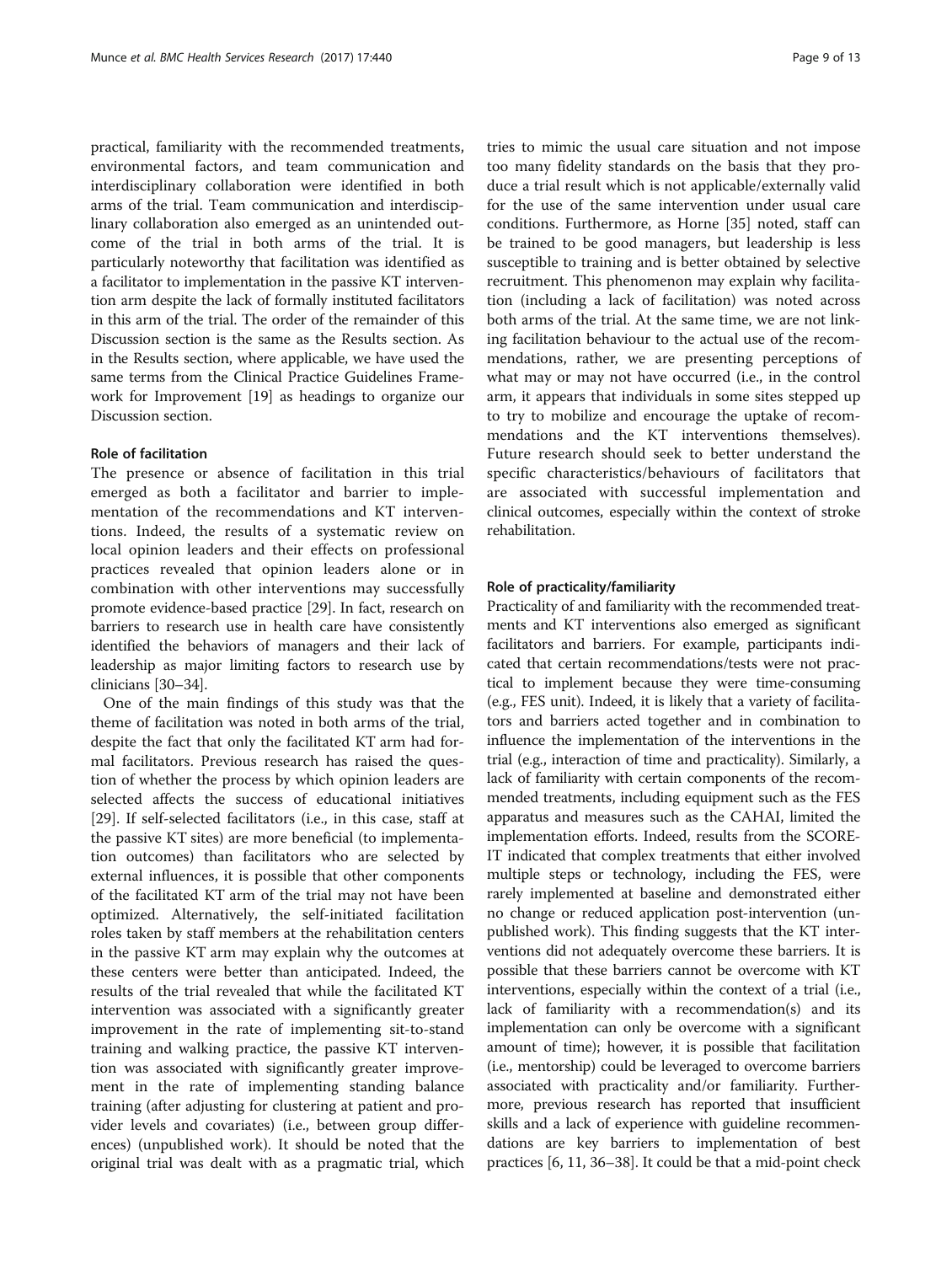of progress and renewed goal setting might be helpful to address these barriers.

#### Role of environmental factors

Environmental factors, including time pressure, insufficient staff (lack of staff, staff turnover), lack of space and equipment, and organizational constraints (insufficient support from the organizational/senior management) emerged as the most frequently cited barriers to implementation of the KT interventions during the trial as well as the recommendations. In a recent study describing the factors influencing the implementation of stroke clinical practice guidelines among speech pathologists, Hadely and colleagues [\[36](#page-12-0)] also reported that factors within the work environment were barriers to implementation. Specifically, the main barriers included lack of time, education, treatment resources, and standardized assessments to carry out guideline implementation [[36](#page-12-0)]. Environmental/work factors as barriers (and facilitators) to guideline implementation have been reported consistently in literature – in the treatment of persons post-stroke as well as other chronic conditions [[6, 11,](#page-11-0) [37](#page-12-0), [39, 40](#page-12-0)]. In the current study, one of the main findings was that environmental factors were seldom noted as facilitators to the implementation of the recommended treatments and/or KT interventions. It should also be highlighted that some of these environmental factors were mitigated by team factors/facilitation. Thus, a main message from our research is that in the absence of more organizational resources (time, money), team factors can be leveraged to overcome such deficits. For example, a high level of staff turnover was noted across the rehabilitation centers; however, if strong leadership/management support was present at the rehabilitation center, this person often ensured that new staff knew the procedures/responsibilities associated with the trial. Horne [\[35](#page-12-0)] similarly noted that leaders and even the larger hospital administrative culture could act as key mediators between the environmental factors (time, money, equipment) and the implementation of recommendations.

## Role of team communication and interdisciplinary collaboration

The presence of team factors, including communication and interdisciplinary collaboration, served as a facilitator to the implementation of the recommended treatments. Donnellan and colleagues [\[17\]](#page-11-0) also determined that barriers to adherence to generic stroke guidelines related to organization and multidisciplinary team factors [[41](#page-12-0)–[43](#page-12-0)]. Similarly, team factors played a significant role in influencing the implementation of stroke clinical practice guidelines in the study by Hadely and colleagues [\[36\]](#page-12-0). For example, they determined that working in a multidisciplinary team emerged as a main factor for facilitating

the use of guidelines among speech pathologists. These factors have also been reported among physicians, nurses, and OTs [[11](#page-11-0), [40](#page-12-0), [44](#page-12-0)–[47](#page-12-0)]. Hadely and colleagues [[36](#page-12-0)] concluded that fostering teamwork can have a significant influence not only in improving guideline implementation but also patient functional gains [\[48\]](#page-12-0) and length of hospital stay [[49\]](#page-12-0).

## Use of the clinical practice guidelines framework for improvement

Findings from the current study also suggest that the Clinical Practice Guidelines Framework for Improvement [[19](#page-11-0)] is relevant in the context of implementing recommended treatments and KT interventions in stroke rehabilitation as agreement with the intervention – practical, familiarity (with the recommended treatments), and three aspects of environmental factors were identified as factors influencing implementation. The other identified factors of facilitation and team communication and interdisciplinary collaboration are not included in the Clinical Practice Guidelines Framework for Improvement [\[19\]](#page-11-0) and its updates [\[20](#page-11-0)–[22\]](#page-11-0) but are included in other implementation frameworks, namely the Consolidated Framework for Implementation Research (i.e., formally appointed internal implementation leaders versus champions, networks and communications) [\[50](#page-12-0)] and the Promoting Action on Research Implementation in Health Services (PARIHS) (i.e., facilitation) [\[51](#page-12-0)]. Future iterations of the Clinical Practice Guidelines Framework for Improvement [[19](#page-11-0)] could consider these factors, which may improve its ability to address common facilitators and barriers in this context. Lastly, another area of future research would be determining the perceived relative importance of these identified facilitators and barriers (e.g., using a modified Delphi process).

## Comparison of identified facilitators and barriers to pilot project

It is noteworthy that many of the identified factors influencing the implementation of the recommended treatments and KT interventions were also identified in our previous multi-site pilot project on the barriers to the implementation of evidence-based recommendation for stroke rehabilitation (i.e., lack of time, inadequate staffing, and equipment). As previously identified, many of these environmental barriers are difficult to overcome and beyond the control of the trial implementation effort. We also previously noted that leaders at the organizational level may be required to overcome these issues; however, in the current study, organizational constraint (insufficient support from the organizational/senior management) was a noted barrier across both arms of the trial. Thus, we may not have adequately addressed these barriers (and the interrelated nature of these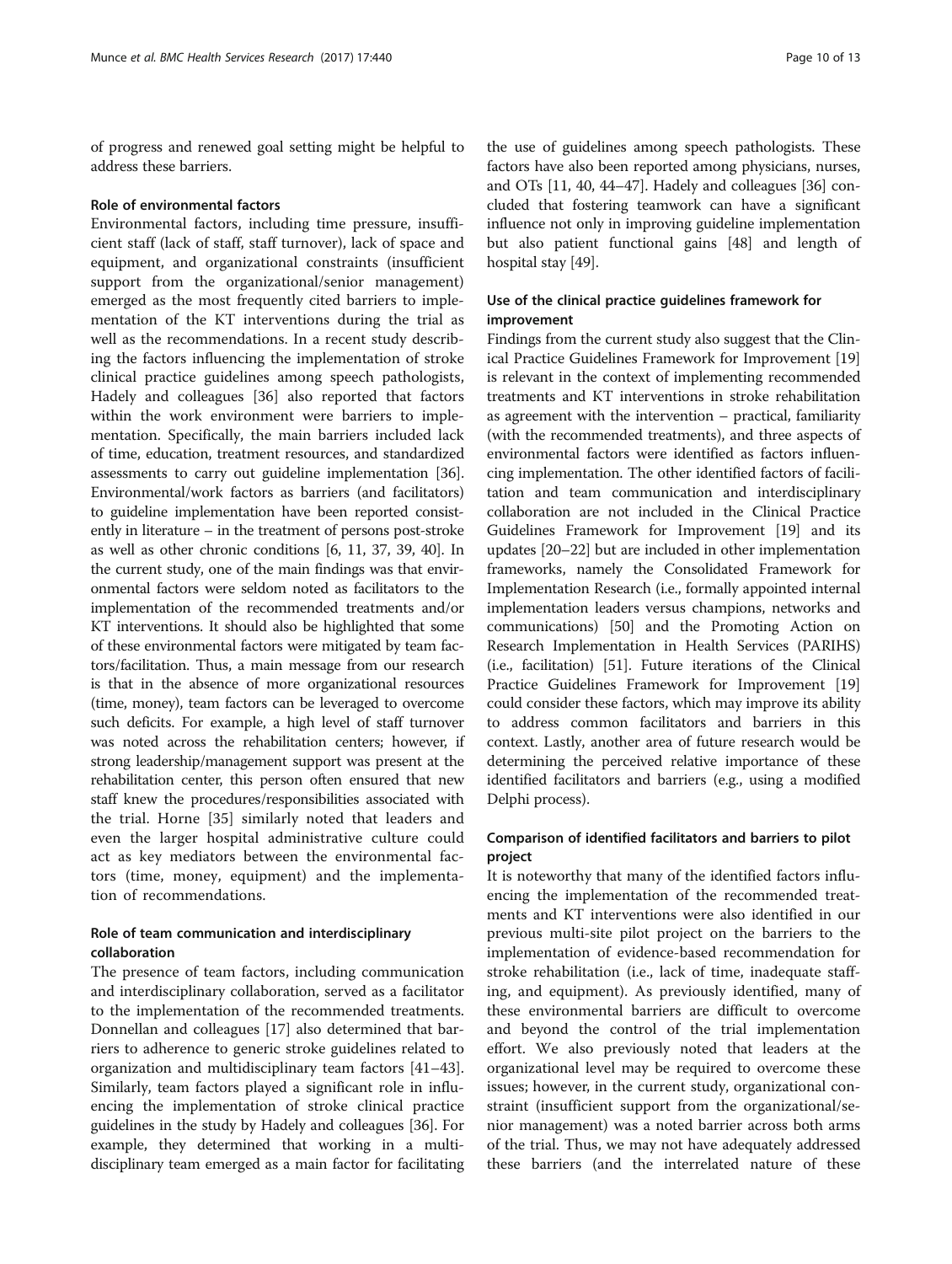<span id="page-10-0"></span>barriers) in the current trial. At the same, team functioning and communication was previously noted in the pilot study but was identified as both a facilitator and unintended benefit in the current study.

#### Limitations

We acknowledge some limitations. Only one person coded the majority of the data, which may have resulted in bias. The persons conducting the original study also conducted the focus groups, which presents a significant concern about the social desirability of participant responses. At the same time, however, the focus group leaders were careful to avoid biasing the participants towards or away from the intervention and were themselves neutral on its effectiveness (i.e., clinical equipoise). Furthermore, only 11 of the 20 sites participated (but almost equal representation from the facilitated KT and passive KT arms), and thus it is possible that a selection bias operated in that those participants who agreed to take part in this study may have had a greater interest and success with implementing evidence-based recommendations for stroke than those individuals who chose not to participate (i.e., limiting the applicability of the study findings). In discussing factors influencing the implementation of the KT interventions following completion of the trial, participants may have had recall bias; in a focus group setting, participants may also have felt limited in their ability to share their experiences due to social desirability issues. Organizing the focus groups by professional group was an attempt to mitigate this potential barrier. Furthermore, the focus group questions did not specifically ask about all of the factors influencing the 18 recommended treatments of interest (e.g., training for sitting balance, training for standing balance) or did not consistently ask about each of the KT interventions. As such, we are only able to obtain a global sense of the factors influencing implementation of the recommended treatments and their associated KT interventions. This may mask specific issues for specific interventions. The focus group questions were not anchored on the actual performance of the rehabilitation centres; more specific knowledge about the facilitators and barriers to implementation would have been obtained if this approach has been adopted (as discussed above in the Role of Facilitation section). Lastly, the trial and the subsequent focus groups were conducted a number of years ago; it is unknown how a more recent implementation of stroke recommendations and interventions to increase their uptake would affect the current results (e.g., with health system advances such as electronic medical records with reminders).

#### Conclusions

Factors influencing the implementation of the recommended treatments and KT interventions including

facilitation, agreement with the intervention – practical, familiarity with the recommended treatments, environmental factors, and team communication and interdisciplinary collaboration were identified in both arms of the trial. Despite the absence of formally instituted facilitators in the passive KT arm, facilitation was identified as an important facilitator influencing implementation of the KT interventions in this arm of the trial. This may suggest the important role of self-selected facilitators to implementation efforts. Future research should seek to better understand the specific characteristics/behaviours of facilitators that are associated with successful implementation and clinical outcomes, especially within the context of stroke rehabilitation. Lastly, the current study highlights the challenges of overcoming environmental factors including time pressures and insufficient staff in implementation efforts and the need for organizational support to mitigate these challenges.

## Additional file

[Additional file 1:](dx.doi.org/10.1186/s12913-017-2389-7) SCORE-IT Interview Guide for Facilitated and Active Sites' Focus Groups. Description of data: Interview guides for facilitated and active sites' focus groups including guides for the clinical managers, therapists, and nurses. (DOCX 40 kb)

#### Abbreviations

CAHAI: Chedoke Arm and Hand Inventory; EIPR: Evidence Informed Practice Recommendation; FES: Functional electrical stimulation; OT: Occupational therapist; PT: Physical therapists; SCORE-IT: Stroke Canada Optimization of Rehabilitation by Evidence Implementation Trial

#### Acknowledgements

We thank Ms. Saeha Shin for her assistance with completing the references.

#### Funding

SEPM has received support from a Heart and Stroke Foundation of Canada Focus on Stroke Fellowship, the Toronto Rehabilitation Institute-University Health Network, and a Canadian Institutes of Health Research Fellowship. NMS is supported by the Canadian Institutes of Health Research and the Government of Ontario.

The SCORE-IT trial was funded by the Canadian Stroke Network of the Networks of Centers of Excellence program.

#### Availability of data and materials

The data generated during and/or analyzed during the current study are available from the corresponding author on reasonable request.

#### Authors' contributions

MTB and SWD designed the original trial in consultation with SB, JD, JJE, IDG, SBJ, N K-B, M M-L, NEM, JM, CLR, NMR, RWT and MZ. MTB, SWD, and JM collected the data. SEPM analyzed the data in consultation with MTB. SEPM drafted the manuscript. All authors reviewed and revised the manuscript critically for important intellectual content. All authors read and approved the final manuscript.

#### Competing interests

The authors declare that they have no competing interests.

#### Consent for publication

Not applicable.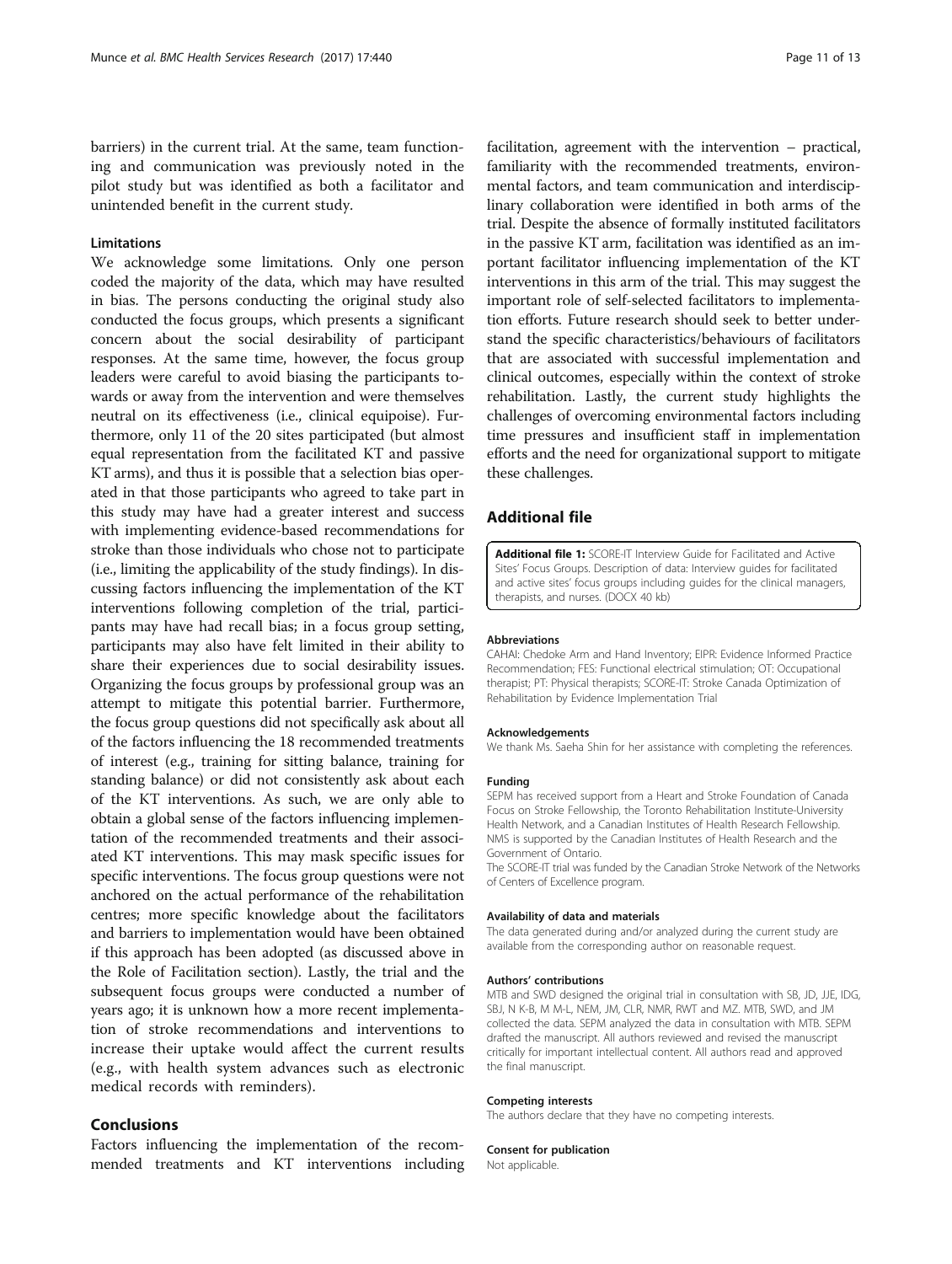#### <span id="page-11-0"></span>Ethics approval and consent to participate

Research ethics approval was obtained from each site and affiliated university, including Toronto Rehabilitation Institute-University Health Network. All participants provided written consent prior to the interview.

## Publisher's Note

Springer Nature remains neutral with regard to jurisdictional claims in published maps and institutional affiliations.

#### Author details

<sup>1</sup>Toronto Rehabilitation Institute-University Health Network, 550 University Avenue, Toronto, Ontario M5G 2A2, Canada. <sup>2</sup>Centre for Practice-Changing Research, The Ottawa Hospital Research Institute, 501 Smyth Road, Box 711, Ottawa, Ontario K1H 8L6, Canada. <sup>3</sup>Department of Physical Therapy, University of Toronto, 160-500 University Ave, Toronto, Ontario M5G 1V7, Canada. <sup>4</sup>Department of Rehabilitation, Faculty of Medicine, Université Laval and Centre de Recherche en Réadaptation et Intégration Sociale (CIRRIS), Québec City, Quebec, Canada. <sup>5</sup>Institut de Réadaptation en Déficience Physique de Québec (IRDPQ) Site Hamel, 525 Boul. Wilfrid-Hamel Est, Québec City, Quebec G1M 2S8, Canada. <sup>6</sup>University of British Columbia, 212 - 2177 Wesbrook Mall, Vancouver, BC V6T 1Z3, Canada. <sup>7</sup>Université de Sherbrooke, Faculty of Medicine and Health Sciences, 3001, 12e avenue nord, Bureau FM-2208, Sherbrooke, Québec J1H 5N4, Canada. <sup>8</sup>Office 405 Forrest Building, School of Physiotherapy, Dalhousie University, 5869 University Avenue, PO Box 15000, Halifax, Nova Scotia B3H 4R2, Canada. <sup>9</sup>McGill University, School of Physical and Occupational Therapy, 3630 Promenade Sir William Osler, Montreal, Quebec H3G 1Y5, Canada. <sup>10</sup>Division of Clinical Epidemiology, Division of Geriatrics, McGill University Health Center, Royal Victoria Hospital Site, Ross Pavilion R4.29, 687 Pine Ave West, Montreal, Quebec H3A 1A1, Canada. 11Parkwood Institute, 550 Wellington Road, London, Ontario N6C 0A7, Canada. <sup>12</sup>Schulich School of Medicine & Dentistry, Western University, Western Centre for Public Health and Family Medicine, 1151 Richmond St, London, Ontario N6A 3K7, Canada. 13Sunnybrook Health Sciences Centre, 2075 Bayview Avenue, Room A4 21, Toronto, Ontario M4N 3M5, Canada. <sup>14</sup>Neuro Rehabilitation Program, Toronto Rehabilitation Institute-University Health Network, 550 University Avenue, room 3-131 (3-East) 3rd Floor University Wing, Toronto, ON M5G 2A2, Canada.

#### Received: 14 December 2016 Accepted: 14 June 2017 Published online: 26 June 2017

#### References

- 1. Duncan PW, Horner RD, Reker DM, Samsa GP, Hoenig H, Hamilton B, et al. Adherence to postacute rehabilitation guidelines is associated with functional recovery in stroke. Stroke. 2002;33(1):167–77.
- Reker DM, Duncan PW, Horner RD, Hoenig H, Samsa GP, Hamilton BB, et al. Postacute stroke guideline compliance is associated with greater patient satisfaction. Arch Phys Med Rehabil. 2002;83(6):750–6.
- 3. Institute of Medicine. Clinical practice guidelines: directions for a new program. In: Field MJ, Lohr KN, editors. . Washington: National Academy Press; 1990. p. 38.
- 4. Woolf SH, Grol R, Hutchinson A, Eccles M, Grimshaw J. Potential benefits, limitations, and harms of clinical guidelines. BMJ. 1999;318(7182):527–30.
- 5. Hebert D, Teasell R, on behalf of the Stroke Rehabilitation Writing Group. Stroke Rehabilitation Module 2015. In Lindsay MP, Gubitz G, Bayley M, and Smith EE (Editors) on behalf of the Canadian Stroke Best Practices and Advisory Committee. Canadian stroke best practice recommendations, 2015; Ottawa: Heart and Stroke Foundation.
- Francke AL, Smit MC, de Veer AJ, Mistiaen P. Factors influencing the implementation of clinical guidelines for health care professionals: a systematic meta-review. BMC Med Inform Decis Mak. 2008;8:38.
- 7. Korner-Bitensky N, Desrosiers J, Rochette A. A national survey of occupational therapists' practices related to participation post-stroke. J Rehabil Med. 2008;40(4):291–7.
- 8. Royal College of Physicians. National sentinel stroke audit 2010 public report: easy access version. 2010. [https://www.rcplondon.ac.uk/file/1265/](https://www.rcplondon.ac.uk/file/1265/download?token=Smb9J2fT) [download?token=Smb9J2fT.](https://www.rcplondon.ac.uk/file/1265/download?token=Smb9J2fT) Accessed 25 June 2015.
- 9. National Stroke Foundation. National stroke audit rehabilitation services report. 2012. [www.strokefoundation.com.au](https://www.strokefoundation.com.au). Accessed 25 June 2015.
- 10. Bayley MT, Hurdowar A, Teasell R, Wood-Dauphinee S, Korner-Bitensky N, Richards CL, Harrison M, Jutai JW. Priorities for stroke rehabilitation and
- 11. Bayley MT, Hurdowar A, Richards CL, Korner-Bitensky N, Wood-Dauphinee S, Eng JJ, et al. Barriers to implementation of stroke rehabilitation evidence: findings from a multi-site pilot project. Disabil Rehabil. 2012;34(19):1633–8. doi[:10.3109/09638288.2012.656790.](http://dx.doi.org/10.3109/09638288.2012.656790)
- 12. Hakkennes S, Dodd K. Guideline implementation in allied health professions: a systematic review of the literature. Qual Saf Health Care. 2008;17(4): 296–300. doi[:10.1136/qshc.2007.023804](http://dx.doi.org/10.1136/qshc.2007.023804).
- 13. Grimshaw JM, Eccles MP, Lavis JN, Hill SJ, Squires JE. Knowledge translation of research findings. Implement Sci. 2012;7:50.
- 14. Baker R, Camosso-Stefinovic J, Gillies C, Shaw EJ, Cheater F, Flottorp S, et al. Tailored interventions to overcome identified barriers to change: effects on professional practice and health care outcomes. Cochrane Database Syst Rev. 2010;(3):CD005470. doi[:10.1002/14651858.CD005470.pub2.](http://dx.doi.org/10.1002/14651858.CD005470.pub2)
- 15. Harvey G, Loftus-Hills A, Rycroft-Malone J, Titchen A, Kitson A, McCormack B, et al. Getting evidence into practice: the role and function of facilitation. J Adv Nurs. 2002;37(6):577–88.
- 16. Craig P, Dieppe P, Macintyre S, Michie S, Nazareth I, Petticrew M. Developing and evaluating complex interventions: the new Medical Research Council guidance. BMJ. 2008;337:a1655.
- 17. Donnellan C, Sweetman S, Shelley E. Implementing clinical guidelines in stroke: a qualitative study of perceived facilitators and barriers. Health Policy. 2013;111(3):234–44. doi[:10.1016/j.healthpol.2013.04.002](http://dx.doi.org/10.1016/j.healthpol.2013.04.002).
- 18. Miao M, Power E, O'Halloran R. Factors affecting speech pathologists' implementation of stroke management guidelines: a thematic analysis. Disabil Rehabil. 2015;37(8):674–95.
- 19. Cabana M, Rand C, Powe N, Wu A, Wilson M, Abboud P, et al. Why don't physicians follow clinical practice guidelines? A framework for improvement. JAMA. 1999;282:1458–65.
- 20. Gravel K, Legaré F, Graham ID. Barriers and facilitators to implementing shared decision-making in clinical practice: a systematic review of health professionals' perceptions. Implement Sci. 2006;9(1):16.
- 21. Legaré F, O'Connor AM, Graham ID, Saucier D, Côté L, Blais J, et al. Primary health care professionals' views on barriers and facilitators to the implementation of the Ottawa decision support framework in practice. Patient Educ Couns. 2006;63(3):380–90.
- 22. Légaré F, Ratté S, Gravel K, Graham ID. Barriers and facilitators to implementing shared decision making in clinical practice: update of a systematic review of health professionals perceptions. Patient Educ Couns. 2008;73:526–35.
- 23. Sandelowski M. Whatever happened to qualitative description? Res Nurs Health. 2000;14:334–40.
- 24. Sandelowski M. What's in a name? Qualitative description revisited. Res Nurs Health. 2010;14:77–84.
- 25. Patton MQ. Qualitative research and evaluation methods. Thousand Oaks: Sage: 2002
- 26. Creswell JW, Plano Clark VL, Gutmann M, Hanson W. Advanced mixed methods research designs. In: Tashakkori A, Teddlie C, editors. Handbook of mixed methods in social and behavioral research. Thousand Oaks: Sage; 2003. p. 209–40.
- 27. QSR International Pty Ltd. NVivo qualitataive data analysis software. Melbourne: QSR International Pty Ltd; 2012. [http://www.qsrinternational.](http://www.qsrinternational.com/nvivo-product/nvivo11-for-windows) [com/nvivo-product/nvivo11-for-windows](http://www.qsrinternational.com/nvivo-product/nvivo11-for-windows).
- 28. Braun V, Clarke V. Using thematic analysis in psychology. Qual Res Psychol. 2006;3:77–101.
- 29. Flodgren G, Parmelli E, Doumit G, Gattellari M, O'Brien MA, Grimshaw J, et al. Local opinion leaders: effects on professional practice and health care outcomes. Cochrane Database Syst Rev. 2011;10(8):CD000125.
- 30. Ovretveit J. Leading improvement. J Health Organ Manag. 2005;19(6): 413–30.
- 31. Hutchinson AM, Johnston L. Beyond the BARRIERS scale: commonly reported barriers to research use. J Nurs Adm. 2006;36(4):189–99.
- 32. Kajermo KN, Boström A-M, Thompson DS, Hutchinson AM, Estabrooks CA, Wallin L. The BARRIERS scale – the barriers to research utilization scale: a systematic review. Implement Sci. 2010;5:32. doi:[10.1186/1748-](http://dx.doi.org/10.1186/1748-5908-5-32) [5908-5-32.](http://dx.doi.org/10.1186/1748-5908-5-32)
- 33. Gifford WA, Davies BL, Graham ID, Tourangeau A, Woodend AK, Lefebre N. Developing leadership capacity for guideline use: a pilot cluster randomized control trial. Worldviews Evid-Based Nurs. 2013;10(1):51–65. doi[:10.1111/j.](http://dx.doi.org/10.1111/j.1741-6787.2012.00254.x) [1741-6787.2012.00254.x](http://dx.doi.org/10.1111/j.1741-6787.2012.00254.x).